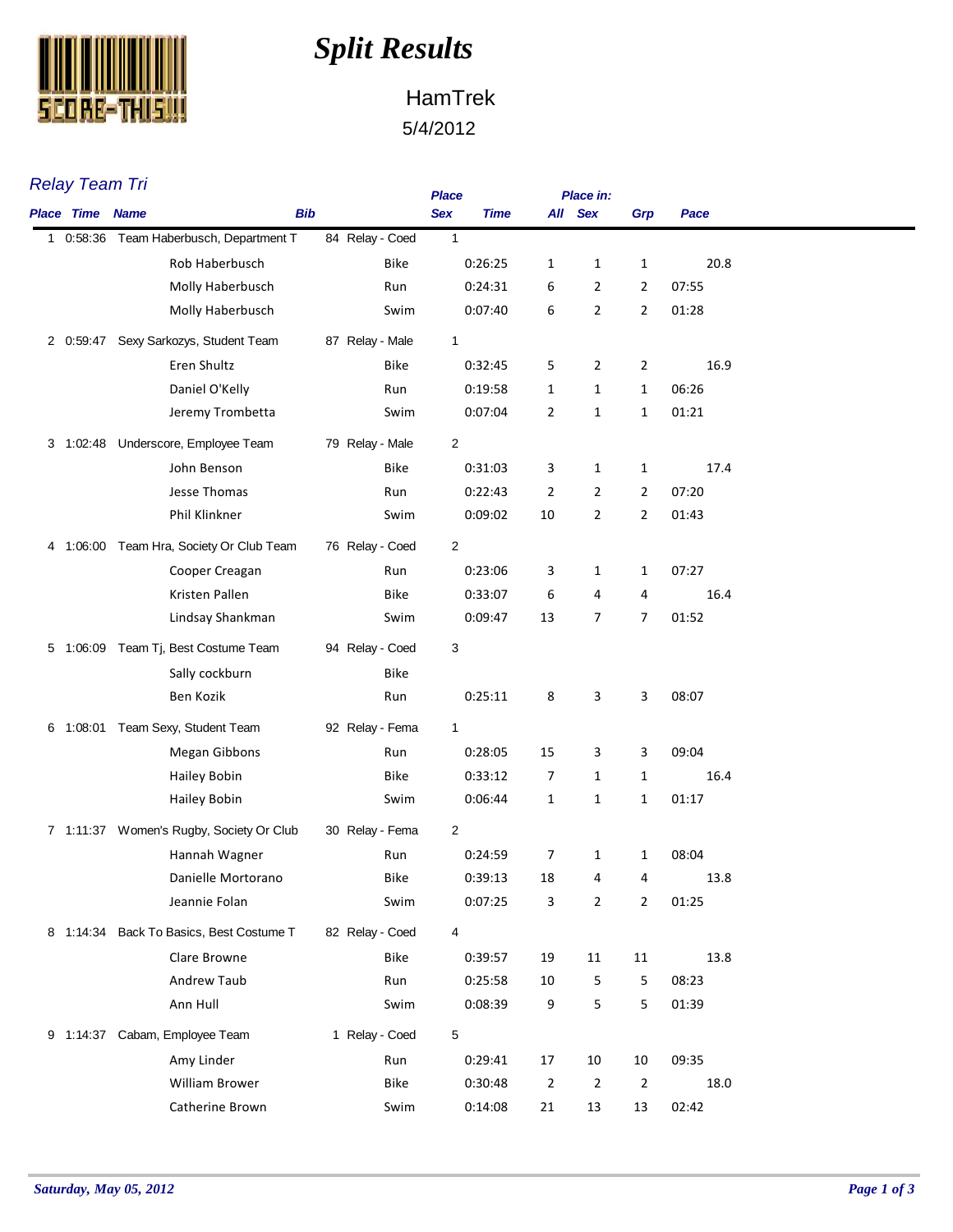| Relay Team Tri         |                                              |                  |                | <b>Place</b> |         | Place in:      |                |               |
|------------------------|----------------------------------------------|------------------|----------------|--------------|---------|----------------|----------------|---------------|
| <b>Place Time Name</b> | <b>Bib</b>                                   |                  | <b>Sex</b>     | <b>Time</b>  |         | All Sex        | Grp            | Pace          |
|                        | 10 1:15:10 Hammertime, Relay                 | 78 Relay - Coed  | 6              |              |         |                |                |               |
|                        | David Clinkhammer                            | Bike             |                | 0:36:09      | 11      | 7              | 7              | 15.0          |
|                        | Emily Clinkhammer                            | Run              |                | 0:30:52      | 20      | 12             | 12             | 09:57         |
|                        | Aimee Clinkhammer                            | Swim             |                | 0:08:09      | 8       | 4              | 4              | 01:33         |
|                        | 11 1:15:54 Two And A Half Men, Employee T    | 54 Relay - Male  | 3              |              |         |                |                |               |
|                        | Michael Matt                                 | Run              |                | 0:24:16      |         | 4              | 4              |               |
|                        | Grady Vigneau                                | Bike             |                | 0:36:25      | 5<br>13 | 3              | 3              | 07:50<br>15.0 |
|                        | Rob Castellano                               | Swim             |                | 0:15:13      | 23      | 4              | 4              | 02:54         |
|                        |                                              |                  |                |              |         |                |                |               |
|                        | 12 1:16:33 Rtk, Most Average Team            | 27 Relay - Coed  | $\overline{7}$ |              |         |                |                |               |
|                        | Tatyana Knight                               | Run              |                | 0:29:08      | 16      | 9              | 9              | 09:24         |
|                        | Robert Knight                                | Bike             |                | 0:31:41      | 4       | 3              | 3              | 17.4          |
|                        | Robert Knight                                | Swim             |                | 0:15:44      | 24      | 15             | 15             | 03:00         |
|                        | 13 1:17:31 Victorious Secret, Dorm Team      | 28 Relay - Coed  | 8              |              |         |                |                |               |
|                        | Katie Jickling                               | Run              |                | 0:25:39      | 9       | 4              | 4              | 08:16         |
|                        | <b>Adrian Ophals</b>                         | Bike             |                | 0:35:37      | 9       | 5              | 5              | 15.4          |
|                        | Catherine Luciani                            | Swim             |                | 0:16:15      | 26      | 16             | 16             | 03:06         |
|                        | 14 1:18:38 Double Trouble, Employee Team     | 59 Relay - Fema  | 3              |              |         |                |                |               |
|                        | Lisa Coleman                                 | Run              |                | 0:27:11      | 12      | 2              | 2              | 08:46         |
|                        | Ashleigh Smythe                              | <b>Bike</b>      |                | 0:38:47      | 17      | 3              | 3              | 14.2          |
|                        | Ashleigh Smythe                              | Swim             |                | 0:12:40      | 19      | 5              | 5              | 02:25         |
|                        |                                              |                  |                |              |         |                |                |               |
|                        | 15 1:18:55 Two Jocks And An Old Guy, Mixe    | 83 Relay - Coed  | 9              |              |         |                |                |               |
|                        | Dick Bedient                                 | Bike             |                | 0:38:02      | 15      | 10             | 10             | 14.2          |
|                        | Nina Kraus                                   | Run              |                | 0:31:30      | 21      | 13             | 13             | 10:10         |
|                        | Rachel Slivkin                               | Swim             |                | 0:09:23      | 12      | 6              | 6              | 01:47         |
|                        | 16 1:19:10 Plant Triple Threat, Department T | 32 Relay - Male  | 4              |              |         |                |                |               |
|                        | mike Neidhart                                | Run              |                | 0:24:04      | 4       | $\mathbf{3}$   | 3              | 07:46         |
|                        | Frank Marsicane                              | <b>Bike</b>      |                | 0:38:43      | 16      | 4              | 4              | 14.2          |
|                        | <b>Bill Huggins</b>                          | Swim             |                | 0:16:23      | 27      | 6              | 6              | 03:07         |
|                        | 17 1:19:33 Plant Guys, Employee Team         | 102 Relay - Male | 5              |              |         |                |                |               |
|                        | Mark Kinne                                   | Run              |                |              |         |                |                |               |
|                        | Alex Egresits                                | Swim             |                | 0:16:07      | 25      | 5              | 5              | 03:04         |
|                        |                                              |                  |                |              |         |                |                |               |
|                        | 18 1:19:49 The Cobra Effect, Employee Tea    | 65 Relay - Fema  | 4              |              |         |                |                |               |
|                        | Sharon Topi                                  | Run              |                | 0:33:13      | 23      | 5              | 5              | 10:43         |
|                        | Christina Willemsen                          | <b>Bike</b>      |                | 0:35:34      | 8       | $\overline{2}$ | $\overline{2}$ | 15.4          |
|                        | Ann Owen                                     | Swim             |                | 0:11:02      | 15      | 4              | 4              | 02:06         |
|                        | 19 1:20:28 Dean And Two Girls, Employee T    | 69 Relay - Coed  | 10             |              |         |                |                |               |
|                        | Anne Riffle                                  | Run              |                | 0:32:19      | 22      | 14             | 14             | 10:25         |
|                        | Ruth Lessman                                 | <b>Bike</b>      |                | 0:36:14      | 12      | 8              | 8              | 15.0          |
|                        | Pat Reynolds                                 | Swim             |                | 0:11:55      | 18      | 11             | 11             | 02:16         |